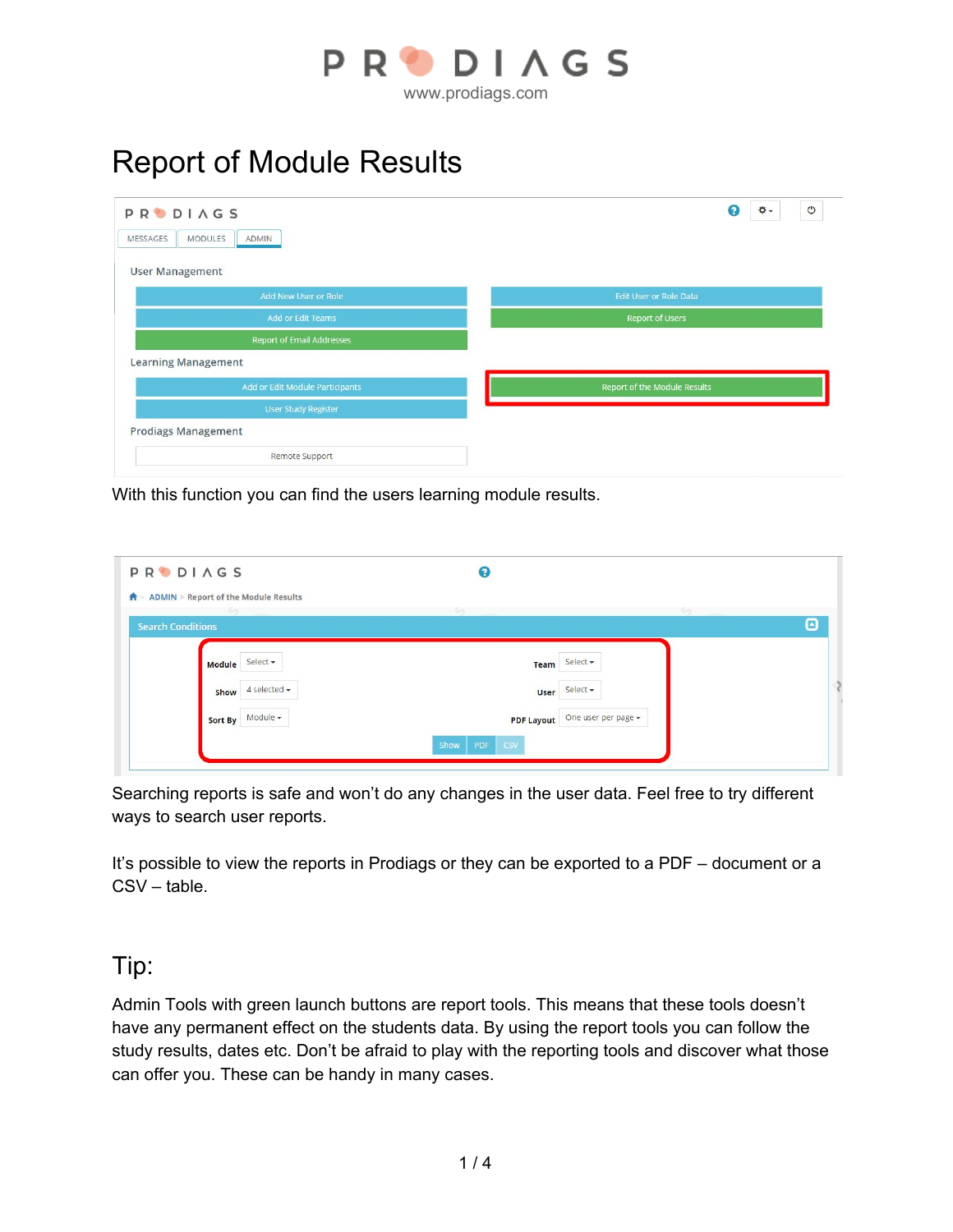

## Report Filters

| Module | Common Rail Fuel System, Diesel Exhaust Gas Technology - |                                                  |                |  |  |  |
|--------|----------------------------------------------------------|--------------------------------------------------|----------------|--|--|--|
|        | Q                                                        | Search                                           | $\circledcirc$ |  |  |  |
|        |                                                          | Select all                                       |                |  |  |  |
|        |                                                          | Automotive Oscilloscope                          |                |  |  |  |
|        |                                                          | Common Rail Einspritzsystem                      |                |  |  |  |
|        |                                                          | <b>Z</b> Common Rail Fuel System                 |                |  |  |  |
|        |                                                          | Common Rail polttoainejärjestelmä                |                |  |  |  |
|        |                                                          | Diesel Exhaust Gas Technology                    |                |  |  |  |
|        |                                                          | Diesel pakokaasutekniikka                        |                |  |  |  |
|        |                                                          | Diesel-Abgastechnik                              |                |  |  |  |
|        |                                                          | Henkilöauton ennakoiva kunnossapito              |                |  |  |  |
|        |                                                          | HV Fahrzeugtechnik - Hybrid-Auto Beispiele       |                |  |  |  |
|        |                                                          | HV Fahrzeugtechnik - Toyota Prius 2011           |                |  |  |  |
|        |                                                          | HV Vehicle Technologies - Toyota Prius PHEV 2014 |                |  |  |  |
|        |                                                          | Lightid & Electric Uebicle Technology            |                |  |  |  |

Module list allows you to select one or as many modules you would like to be taken account.

| Show |   | Make selection $\star$            |  |  |
|------|---|-----------------------------------|--|--|
|      | Q | Search                            |  |  |
|      |   | Select all                        |  |  |
|      |   | <b>El License Time</b>            |  |  |
|      |   | Study - Last Viewed               |  |  |
|      |   | Assessment - Best and Last Result |  |  |
|      |   | Final Exam - Result               |  |  |
|      |   | Module Total result               |  |  |
|      |   |                                   |  |  |

The show list allows you select data to be taken account.

- License Time is the selected modules license time.
- Study Last Viewed is the date and time when module study section was last used.
- Assessment Best and Last Result.
- Final Exam Result.
- Module Total Result is the average of best assessment results.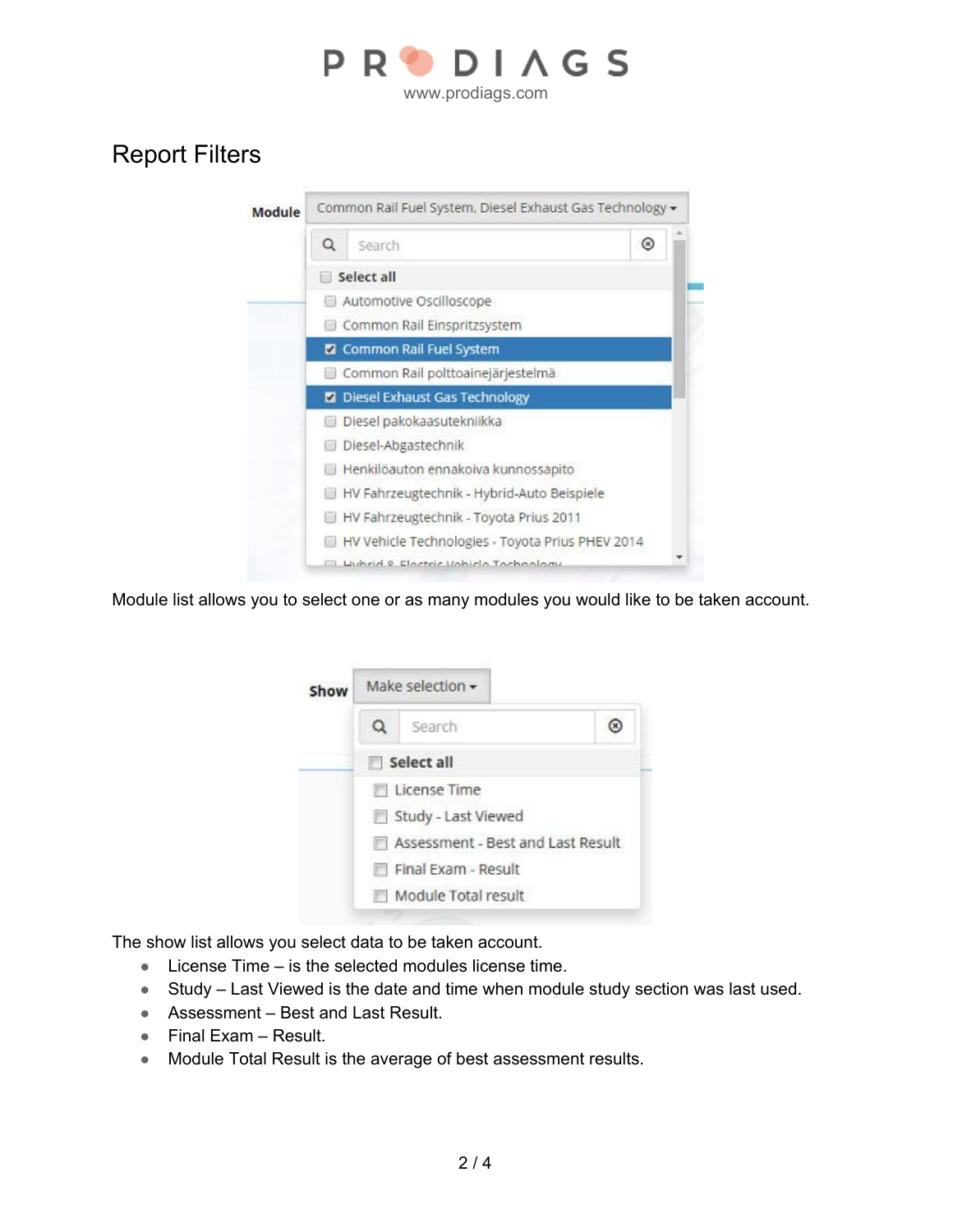

www.prodiags.com

| <b>Team</b> | Make selection •       |
|-------------|------------------------|
| User        | Make selection $\star$ |

With the **Team** and **User** list you can limit the reporting result to meet a particular team or set of users.



**PDF Layout** selection allows you fine tune the layout of the report.

- One User Per Page is needed when the report is shared with students.
- Multiple Users Per Page is a reasonable format for example for archiving.